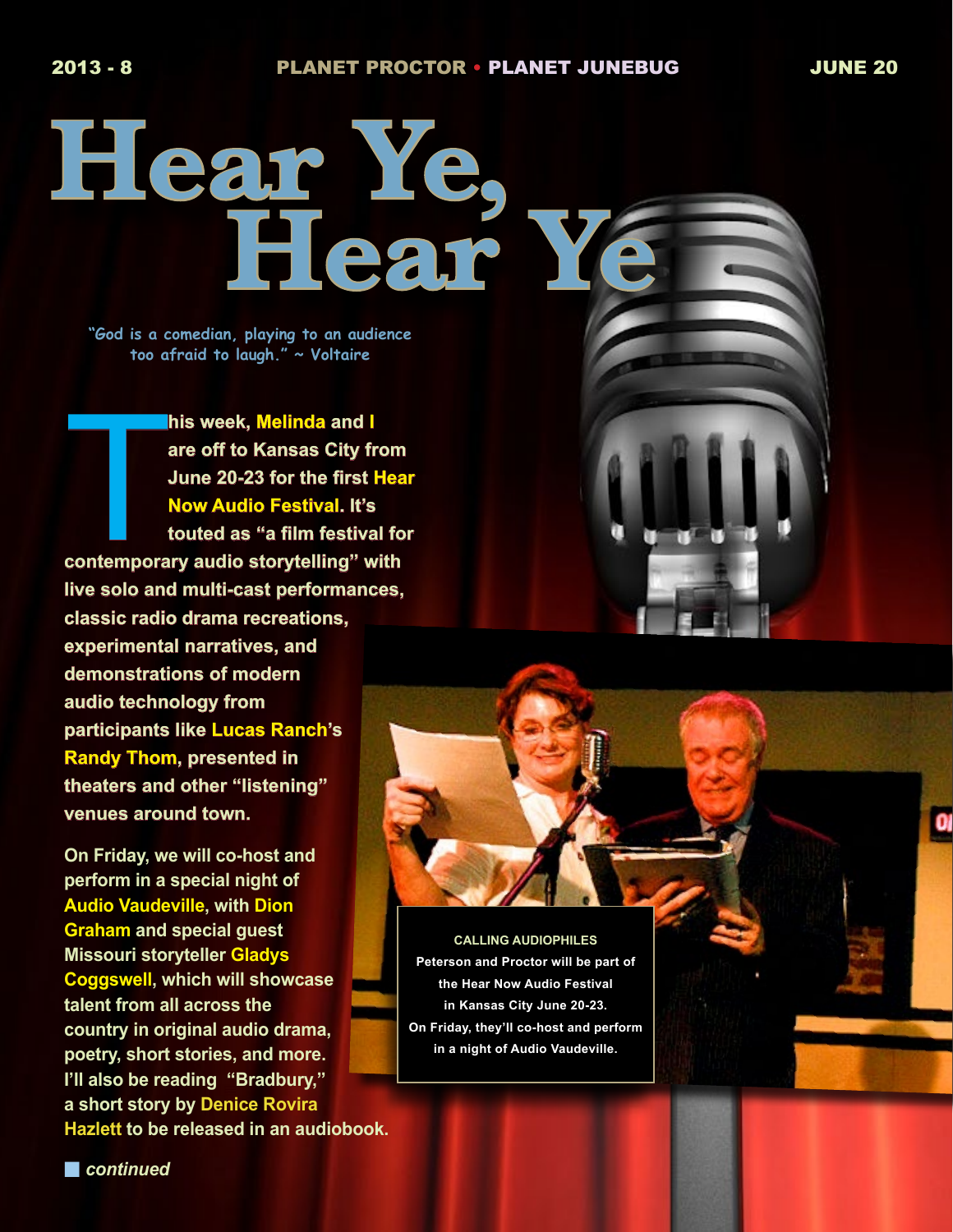Then, on Saturday, I'll be guest starring with the clever, topical **Right Between the Ears** players, who currently have a long-running show on **Sirius/XM Radio**. Also, the **Mark Time Awards**, initiated by fellow Firesign **David Ossman** 15 years ago (gasp), will be celebrating the ever-growing art form of audio storytelling with the only international honors dedicated to recognizing the best in science fiction, fantasy, and horror (with **The Ogle Awards**) in audio productions from all over the globe. I'm a judge, and I could be bought -- but it's too late…

> "In 2010, the Chinese consumed half the swine on the planet." ~ **Phil's Phunny Phacts**

#### 'A FART ON THOMAS PUTNAM'

I'll be saying this three or more times a week through mid-July in the extremely well-reviewed **Antaeus** production of **Arthur Miller**'s powerful play, *The Crucible*, and you can still get tickets by going to **WW[W.ANTAEUS.](www.antaeus.org)ORG** – but do it now, because we're selling out fast! And FYI, here's what really happened…

girls blamed **Tituba**, the Parrises' Caribbean slave, and two "bag women," **Sarah Good** and **Sarah Osborne**, and more teenage girls began to demonstrate bizarre behavior, to disrupt church meetings, and to accuse reputable churchgoers – especially people with whom their parents had feuded.

According to an account of events sent to me by **Patricia Willson**, "Alibis were useless because the afflicted girls

would say that the accused had sent her specter to torment them, and anyone who spoke out … soon found the accusing fingers pointing at them." Then **Governor William Phipps** (I went to Yale with one of his descendants) created a Special Court of Oyer and Terminer – "to hear and determine" the guilt or innocence

THROUGHOUT THE 'PLANET,' CLICKING BOLD, DARK RED TYPE OPENS A RELATED INTERNET LINK.

of people like tavern owner **Bridget Bishop**, who had been called out for playing shuffleboard and dressing in unsuitable clothing. She was found guilty and was hanged on June 10, the first of 19 executions that took place over the next four months. A twentieth victim, **Giles Cory**, whom I portray in the play, was tortured to death by pressing

when he refused to enter a plea.

The hysteria spread to nearby towns, and feuding neighbors began to see it as a handy way to get revenge or gain land, and any who refused to confess were executed. Thus, in the course of eight months, over 200 villagers were tried and incarcerated, many dying in captivity.

But finally, possibly because Puritan ministers had called for an end to the proceedings or because some of the children had accused Phipps's own wife of witchcraft – the Governor abruptly dissolved the Court and prohibited further arrests, and some examiners actually expressed

> remorse. **Reverend John Hale**, for instance (portrayed in our production by partners **Ann Noble** and **John Prosky**) wrote in 1695, "Such was the darkness of the day, and so great the lamentations of the afflicted, that we walked in the clouds and could not see our way."

> "Breathtaking! Mega Powerful! Absolute Must See Performance! The Antaeus Theatre Ensemble has once again raised the bar..." **~ Ron Irwin**, The LA Examiner



In June of 1692, the Salem Witch Trials began, so called because the hysteria had began in Salem Village (now Danvers, Mass.) when a few preteen and teenage girls, including the daughter of **Samuel n June of 1692**, the Salem Witch Trials began, socalled because the hysteria had began in Salem Village (now Danvers, Mass.) when a few preteen

**CONJURED UP**

**Ann Noble as Reverend John Hale and Saundra McClain as Tituba in the 'Putnam' cast of Antaeus' 'Crucible.' Right, Hale's 'Modest Enquiry' into Witchcraft.**

**Parris**, the village pastor, began throwing fits and witchcraft was suspected. Soon the

# A Modeft Enquiry Witchcraft **AND**

A N D<br>
How Perfons Guilty of that Crime<br>
may be Covarided: And the means<br>
uled for their Difcovery Distantier,<br>
both Negariedy and Affirmatively,<br>
vaccording to  $S \subset R$  I PTOR such according to SCRIPTURE and

By John Dale, after of the Church of Christ in Beverley you, feek anto them or Spirits and unto 1971 (and the prop.)<br>and and cooler Tellinoon ; if they fee<br>whing so shis words it is because there is a<br>climate is a fill of the second the state is it is a second that we is a fill of the state

 $\overline{O S T O N}$  in N. E.<br>B. Green, and  $\overline{J}$ .<br>ist under the Town He

Allen, fo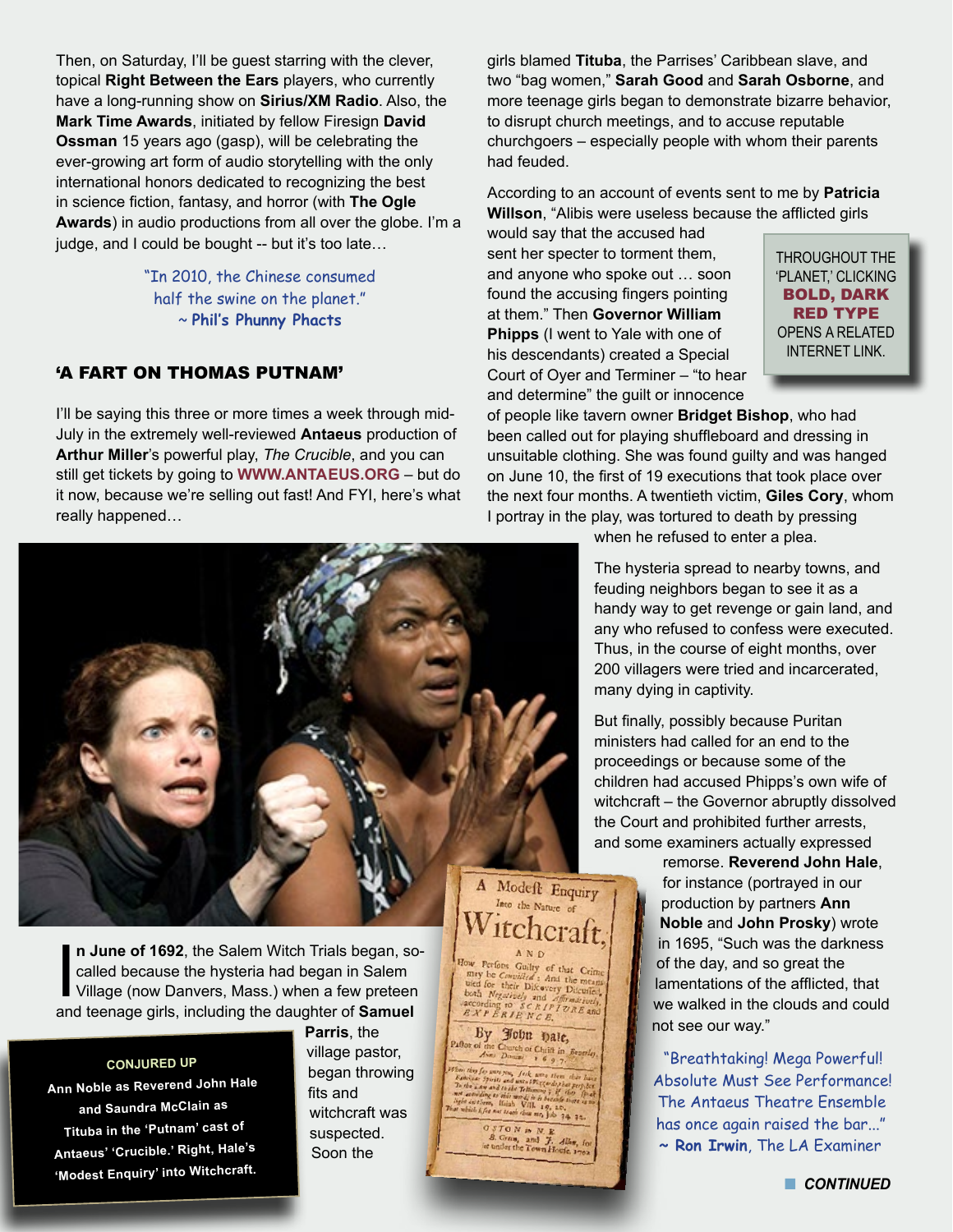## AN UPLIFTING STORY

A man walked into the ladies department and shyly walked up to the woman behind the counter and said, "I'd like to buy a bra for my wife." So the clerk replied, "What type of bra?"

"Type?" inquires the man. "There's more than one type?" The saleslady says, "Look around." And she showed him a sea of bras in every shape, size, color, and material imaginable. "But, actually, sir, even with all of this variety, there are really only four types of bras to choose from," she explained, "Catholic, Salvation Army, Presbyterian, and the Baptist. Which one would you prefer?"

Now totally befuddled, he asked about the differences. "It's all really quite simple," the Saleslady responded. "The Catholic type supports the masses, the Salvation Army type lifts the fallen, the Presbyterian type keeps them staunch and upright, and the Baptist type makes mountains out of molehills."

And now you know…

"Folks seem to read The Bible a lot more as they get older. Of course, they're cramming for their finals." ~ **Phil's Phunny Phacts**

even reduced levels of lead in gasoline have contributed to the decline.

So get the lead out and lead the way to true reform!

"The accomplice to the crime of corruption is frequently our own indifference," ~ Former Miss America **Bess Myerson**

## AN ARTISTIC SOLUTION

NBC's **Katy Tur** reports that a school in Roxbury, Mass. had been plagued by bad test scores and violence; but principal **Andrew Bott** decided to fire the security guards and hire art teachers to help turn it around.

"A lot of people actually would say to me, 'You realize that **Orchard Gardens** is a career killer?" But now, three years later, the school is almost unrecognizable. Brightly colored paintings, essays of achievement, and motivational posters line the halls. The dance studio has been resurrected along with the band room and an artists' studio.

The end result? Orchard Gardens has one of the fastest student improvement rates statewide. And the students



In light of the recent rampage at **Santa Monica College**, home of radio station **KCRW**, where I spent many hours hosting fund-raising efforts years past, it struck me that I should once more turn my sights to gun control, especially since we still don't know how this troubled young man was able to amass his deadly arsenal.

According to several polls, 90% of Americans support better background checks for gun purchasers while the loud-mouthed **NRA** represents fewer than 2% of us. Are they holding a gun to the head of Congress, or are they packin' pockets instead of pistols?

And although according to an article by **Emily Alpert** in the *LA Times*, statistics reveal that gun violence has actually fallen significantly in the past two decades, "guns remain the

most common murder weapon in the United States …[we still have] a higher murder rate than most other developed countries…[and] more guns per capita than any other country, though not the highest in the world."

The article concludes, by the way, that it is assumed that increased incarcerations, reduced crack cocaine use, and



– once described as loud and unruly – have found their focus; and although the school is far from perfect, Bott says they're "far from done, but definitely on the right path." No guns, more done…

"A cracked cell-phone screen has become a status symbol among teenage users." ~ **Phil's Phunny Phacts**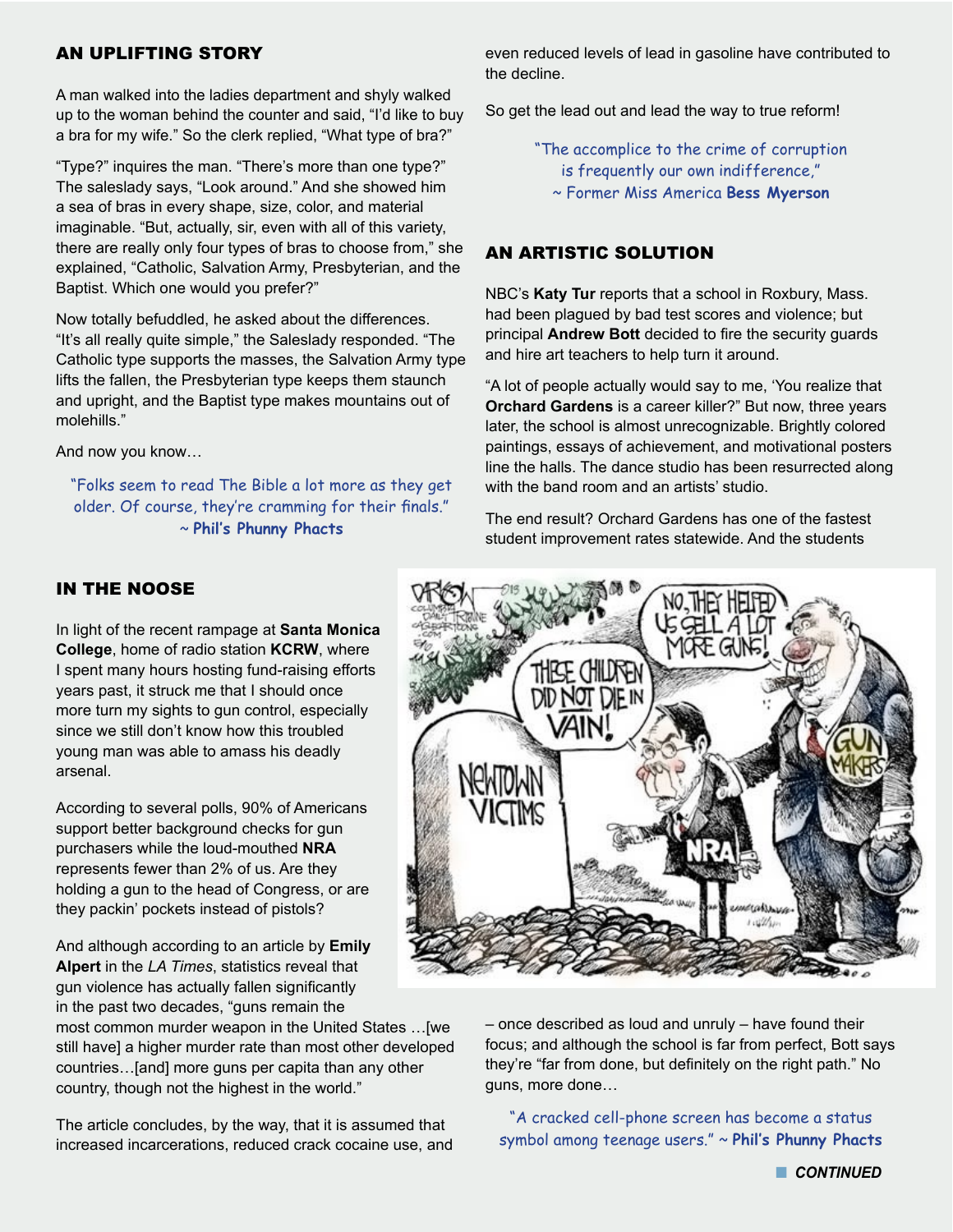## THE PENIS POEM BY WILLIE NELSON

My nookie days are over, My pilot light is out. What used to be my sex appeal, Is now my waterspout. Time was when, on its own accord, From my trousers it would spring. But now I've got a full-time job, To find the f\*\*\*in' thing. It used to be embarrassing, The way it would behave. For every single morning, It would stand and watch me shave. Now as old age approaches, It sure gives me the blues. To see it hang its little head, And watch me tie my shoes!

"You know what they say about people looking more and more like their pets? Well, it must be true because yesterday my neighbor yelled at me for sh\*ting on his lawn." ~ **Roger Miller**

## ME AND MY BIG MOUTH

My Goshen bud, dentist **Rob Riddle**, writes: "Just read in latest **Planet Proctor** about the search for the biggest mouth. My dad (also a dentist) used to tell about a patient who bragged he could put a billiard ball in his mouth. Yes, he did have his teeth.

"One time after demonstrating his unique ability, his jaw muscles went into spasm and he could not get the ball out. In a desperate and growing panic, he consulted my father who with considerable difficulty managed to cut the ball apart with dental drills. I doubt if that trick was ever repeated."

#### And finally, **Paul "Off the Wall" Willson**,

fellow Antaean, longtime pal, loyal Planeteer, and Cheers alumnus, responded to my Phunny Phact, which stated that of the world's 7 billion people, 6 billion have mobile phones while only 4.5 billion have toilets, by writing:

"In a more innocent time, I used to say that more American homes had a television set than indoor plumbing. Which is why there was so much crap on TV."

## "Inspiration does exist, but it must find you working." ~ **Pablo Picasso**

## MOUR BRITISH HUMOUR

These are collected extracts of letters written by UK tenants: "It's the dog's mess that I find hard to swallow. I wish to complain that my father twisted his ankle very



**UNINTENTIONAL SIGNS OF HUMOUR British road signs, including a likely spot for Willie's serenade to his Willy.**

badly when he put his foot in the hole in his back passage. Their 18-year-old son is continually banging his balls against my fence. I want some repairs done to my cooker as it has backfired and burnt my knob off.

"I wish to report that tiles are missing from the outside toilet roof. I think it was bad wind

the other day that blew them off. Our lavatory seat is cracked, where do I stand? The toilet is blocked and we cannot bathe the children

until it is cleared. This is to let you know that our lavatory seat is broke and we can't get BBC2. My lavatory seat is broken in half and now is in three pieces. I am writing on

behalf of my sink, which is coming away from the wall. Please send a man with the right tool to finish the job and satisfy my wife.

"Will you please send a man to look at my water? It is a funny colour and not fit to drink. I request permission to remove my drawers in the kitchen. Fifty percent of the walls are damp,

Finstow



50% have crumbling plaster, and 50% are just plain filthy.

My wife tripped and fell on it yesterday and now she is pregnant. Our kitchen floor is damp. We have two children and would like a third, so please send someone round to do something about it.

"I want to complain about the farmer across the road.

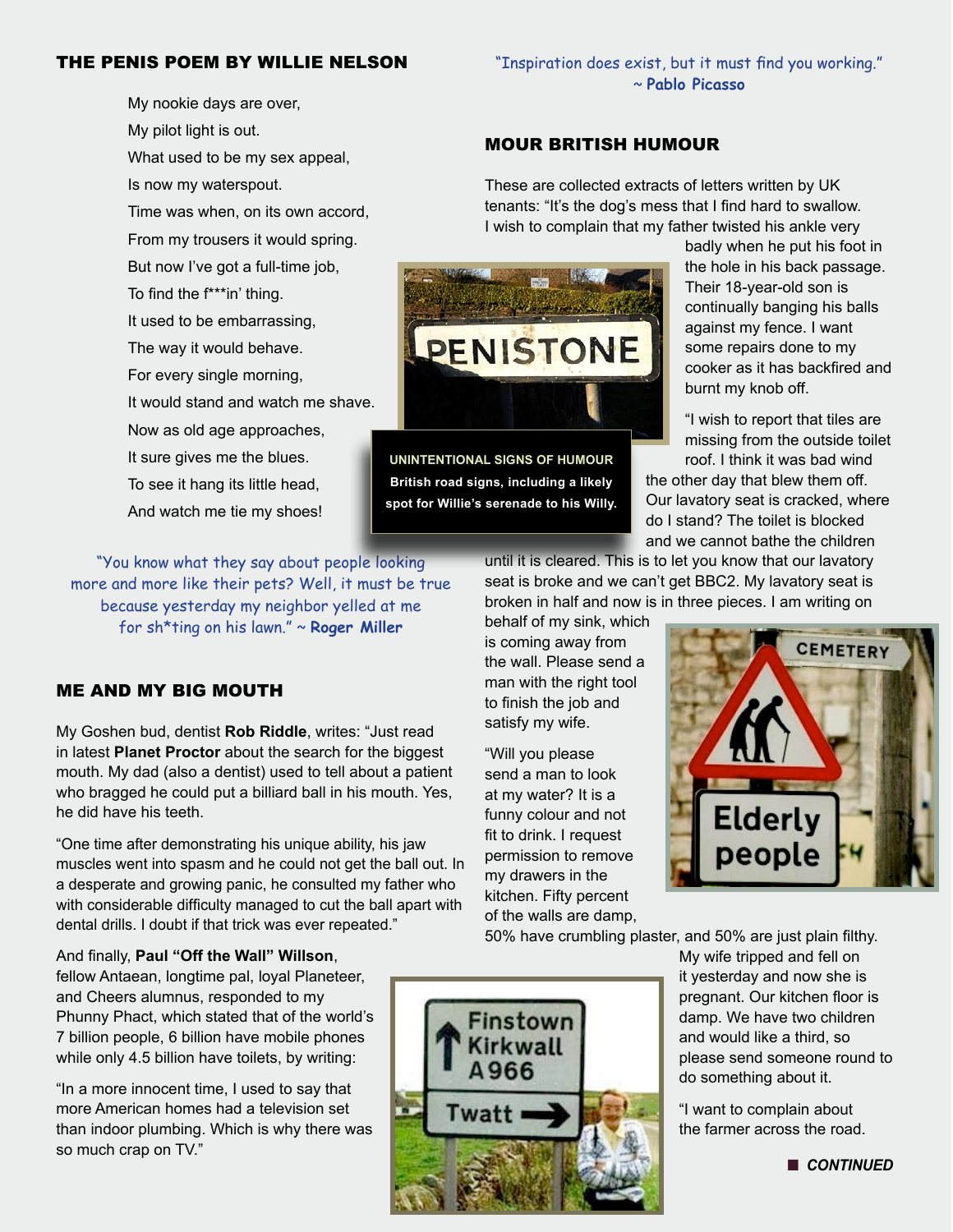Every morning at 6 a.m. his cock wakes me up and it's now getting too much for me. The nextdoor neighbour has

got this huge tool that vibrates the whole house, and I just can't take it anymore. The man next door has a large erection in the back garden, which is unsightly and dangerous. I am a single woman living in a downstairs flat and would you please do something about the noise made by the man on top of me every night?

"My bush is really overgrown. I have had the clerk of works down on the floor six times but I still have no satisfaction. The front and my back passage have fungus growing in it."

> "Travel offers the opportunity to find out who else one is." ~ **Rebecca Solnit**

with, but eerily, early this morning, when I let the

**IN THE ZONE Maxine Stuart, right, and, bottom left, how she appeared in 'The Twilight Zone' episode 'Eye of the Beholder,' in which she became the only actor in the show's history to appear without showing her face.**

cats out to kill things, I suddenly thought about the "Twilight Zone" episode where a beautiful woman had plastic surgery to become



ugly like the rest of her race. And then when the

paper arrived, I read that **Maxine Stuart**, who acted in that very episode, had died.

And what's more. I had worked with her in 1962 in my first recurring TV role fresh out of Yale, as bad boy **Julie** 

## THIS JUST ON

According to the **Hollywood Huckster**, just outside an Indian reservation in a remote part of Arizona a lovely woman's car broke down. Fortunately, a Native American on horseback came along and offered her a ride to a nearby town. She climbed up behind him and off they rode.

The ride was uneventful, except that every few minutes the Indian would let out a "Y-e-ee-e-h-a-a-a-a!" so loud that it echoed from the

surrounding canyons. When they arrived in town, he let her off at the local service station. He yelled one final "Y-e-e-ee-h-a-a-a-a!" and he rode off.

"What did you do to get that Indian so excited?" asked the attendant. "Nothing," the Huckster's wife said. "I merely sat behind him on the horse, put my arms around his waist, and held onto the saddle horn so I wouldn't fall off."

"Lady," the attendant said, "Indians don't use saddles."

"For an Amish woman to be satisfied, she needs five Mennonite." ~ **Phil's Phunny Phaccts**



## WE GO ON

Several notable folks showed up in the *LA Times* obituaries this week, all of whom I knew or performed



had a great career and will be long remembered.

And we also said goodbye to restauranter **Harry Lewis** (right), a former successful actor who with his brand-new girlfriend **Marilyn Lewis**, founded the Hamburger Hamlet franchise and ultimately the **Kate Mantelini** restaurant where we enjoyed his company for years and still patronize every time we go to a Writers Guild screening down the street on Doheny.

You died but we still dine. *Bon Voyage et Bon Appétit!* We love you.

**Kurtz** in "The Edge of Night." Did she remember me, or did I remember her?

We also lost the great and unique **Jean Stapleton** with whom I appeared on "All in the Family" as Archie's nephew, **Wendell Hornsby**, in an episode entitled, "**The [Insurance is](http://www.hulu.com/watch/262056)  [Cancelled](http://www.hulu.com/watch/262056)**" (left). She



"Here let him lie where savage indignation can lacerate his heart no longer." ~ **Jonathan Swift**